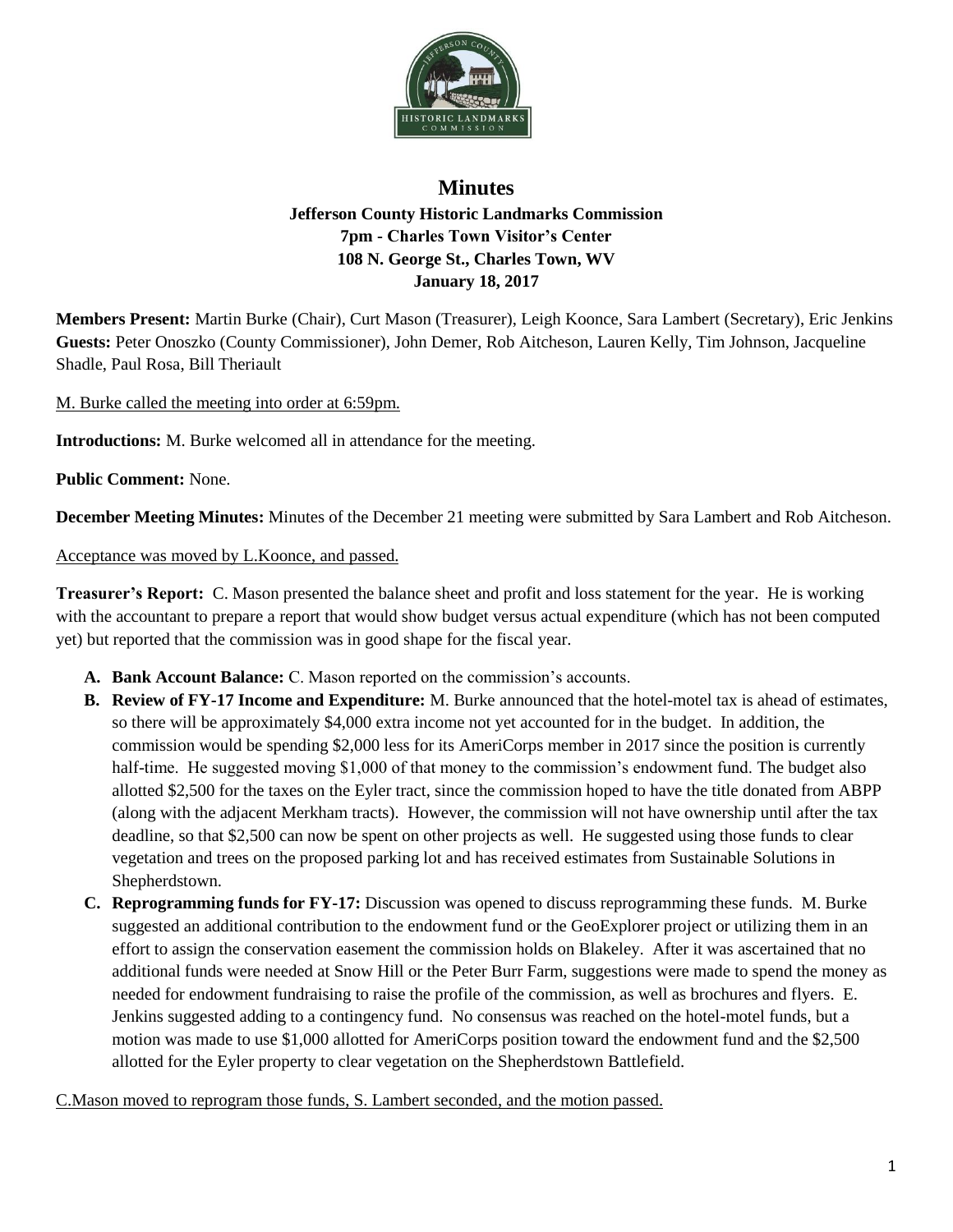**WV GeoExplorer Project:** B. Theriault (project manager) announced that the site was hacked on Sunday. The software is old, and he is looking into options with Tori Myers, grants to help pay for the costs of upgrades, new systems software, and a new permanent home for the site. He also announced that he is still progressing with a Kickstarter but that work will continue on content.

**Planning for 2017**: Discussion was opened about the legislative packet that will be presented to Jefferson County's three congressional representatives that proposes the expansion of Antietam National Battlefield into Shepherdstown. C. Mason emphasized the importance of local support. M. Burke noted that he is in the process of collecting updated letters of support and that one had just been received from the Corporation of Shepherdstown. P. Onoszko added that it was important when addressing the JCC to separate the boundary expansion proposal from the court case surrounding Faraway Farms since anything perceived as encroaching on the property rights of private citizens would not be looked upon favorably. M. Burke noted that the boundary expansion was a separate matter and did not entail eminent domain. P. Rosa added that Harpers Ferry encountered many problems at the beginning, but that you enlarge your voice when you align with national groups. M. Burke ended by saying that he hoped to go to DC in February or March to meet with the representatives. L. Koonce asked if it would be possible to have a non-voting HLC representative on the Planning Commission who could comment on behalf of the JCHLC. J. Shadle asked whether the JCHLC was involved with work on the courthouse building. M. Burke replied that it is an unusual situation because the courthouse is a county building in the Charles Town Historic District. L. Koonce suggested a courthouse committee.

**AmeriCorps Member Report**: R. Aitcheson announced that this was to be his last meeting and reported that the battlefield workshops were going well. He thanked the JCHLC for a great year of service. The incoming member, L. Kelly, announced that she was just getting started and was working on adding information to the website and going to start traveling around the county with C. Mason to update the photo inventory of county and National Register landmarks.

**Changing the Time and Location of the Monthly Meeting:** Discussion was opened about moving the location of the monthly meeting to the basement of the Library and shifting the date to either the  $2<sup>nd</sup>$  or  $4<sup>th</sup>$  Wednesday of the month. It was decided that the meeting would now be held on the  $2<sup>nd</sup>$  rather than the  $3<sup>rd</sup>$  Wednesday of every month, beginning February 8, 2017, in the County Commission hearing room at the basement of the Charles Town Library.

**Establishing a Fundraising Committee:** L. Koonce volunteered to be on the committee. M. Burke said he was due to appear before the Jefferson County Historical Society to explain the endowment fund. He is hesitant to throw fundraising events because of the volunteer requirements and looking for lead gifts before presenting the fund to the community at large.

## **COMMISSIONER REPORTS:**

- **A. Status of Shepherdstown Battlefield:** M. Burke announced that he would continue working with the Civil War Trust to acquire land but that the current goal is to get the legislative packet together. He has a list of local organizations he is going to for support.
- **B. Status of Old Standard Tract Grant and Easement:** M. Burke said the ABPP Land Acquisition Grant was approved but the delay was finding an organization to hold and enforce the easement. The December 31 deadline for recording the easement at the County Clerk's Office was not met, and there were easement language concerns at the WVSHPO. P. Rosa said the landowner was willing to wait another year.
- **C. Status of Feagan's Mill NR Submission:** J. Demer said this nomination is on review in DC and that he expects to hear back (hopefully) by February.
- **D. Status of Wild Goose NR Submission:** J. Demer said this nomination was sent to the WVSHPO at the end of December and is now under a 2-month review with Jeff Smith in Charleston.

**Additional Comments:** M. Burke added that Section 106 forms need to be completed on the PHC, LLC (Merkham) tracts at the Shepherdstown Battlefield. These tracts will be added to the Eyler tract because the Land Trust has a 40-acre